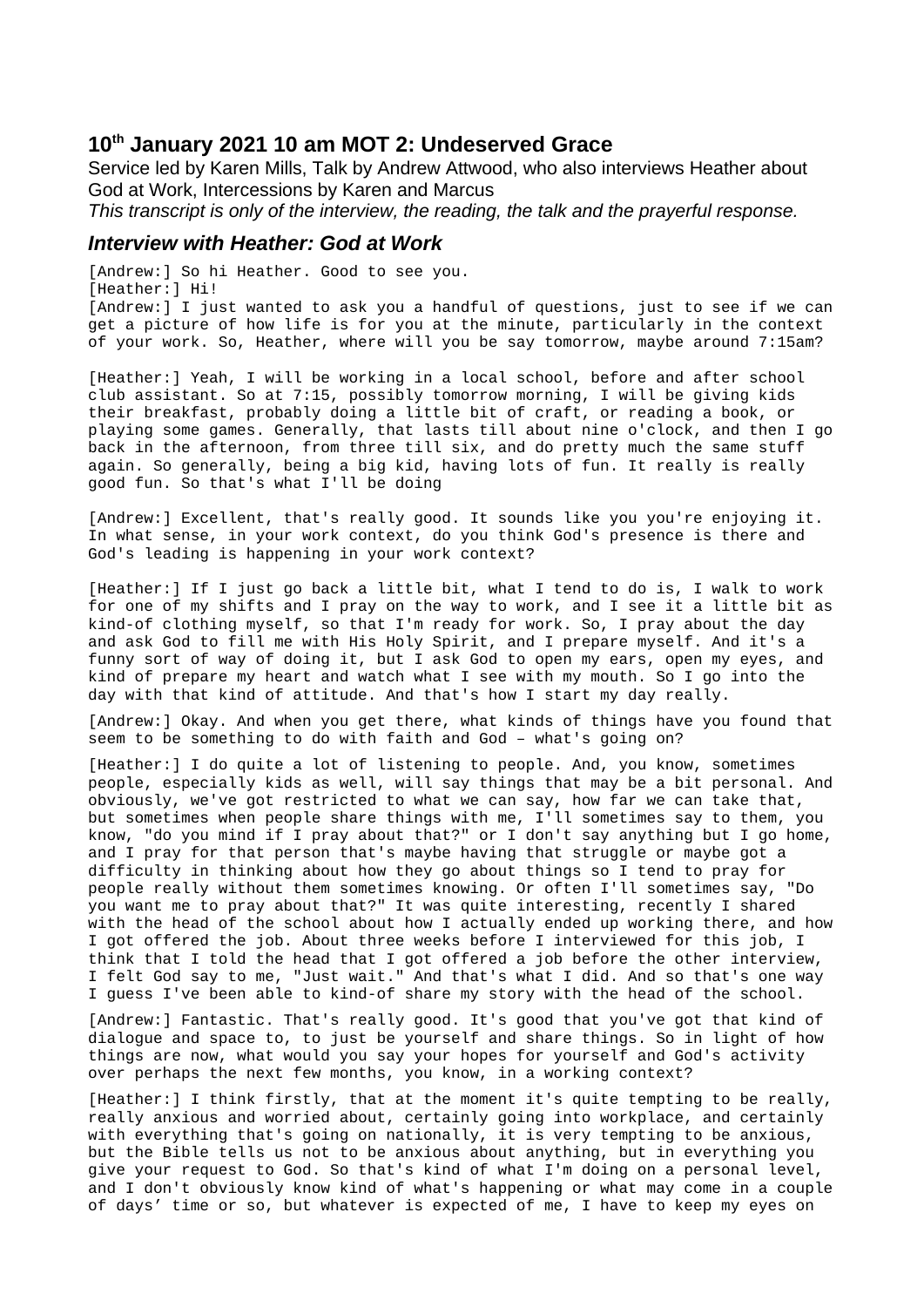God, I have to keep your feet firmly on His Word, and that's what I'm planning to do on a personal level. And I think, really, as far as God activities goes, I will just continue doing what I've always done, which is listening to people, you know, being open towards people and also just, you know, if God wants me to encourage somebody in a way that can help somebody's life, it's very much just really listening, and being kind, and just being open to being, you know, being someone that's that's willing to kind-of do what God wants me to do really. I'm not quite getting the point over. But it's a bit like a river flowing, you think well, okay, if it goes this way I'll follow, or if it goes that way I'll follow. I mean I had a situation recently where my work colleague was telling me that she really liked stars in the universe and she's really interested in the solar system and I actually happened to have a DVD of a guy that that basically shares his passion for the universe and I've given that to her, and I did say to her, "It has got quite a message about the Gospel, you know, are you okay with that?" and she said, "Yeah, yeah that's fine." So I mean, you know, I feel quite convinced that I was able to do that, so, yeah it's just taking each day and looking out looking out for opportunities, really.

[Andrew:] Well, thank you for sharing. That's really, really helpful. Thank you very much.

[Heather:] It's all right, no worries. Thank you, Andrew.

[Karen: 1

Thank you, Heather for sharing your little story about your work. So shall we just pray for Heather.

Father, thank You that Heather is in this job that she believes that You have given her, and I pray that You would continue to go ahead of her in all that she does, so that You keep her safe, that You keep her eyes open, that You keep her lips speaking well, and that You protect her heart, in Jesus' name, Amen.

# *Reading: Barabbas' perspective of Jesus before Pilate and on the Cross*

So now we're going to have a reading, and this is really a retelling of a story<sup>[1](#page-1-0)</sup> that we find in Matthew 27:15 So Jesus is before Pilate, and it's about that and the events that follow on.

I watch from the shadows. I watch that man die, nailed to a cross, my cross. I am guilty. I am all that I was accused of: rebel, murderer, thief. I am not sorry, but I was caught, put in chains, condemned to die. From my cell I heard the crowd shouting, "Barabbas, Barabbas, we want Barabbas."

I am hard, but fear coursed through every sinew of my body. I'm dragged out into the hard light of day in front of Pilate. *He* is there. Bound, silent. There is an amazing peace hanging over him. The crowd shout even louder, but they are shouting for *my* freedom. I know that that man is innocent. I've heard the stories of people being healed, even a man raised from the dead. How fickle humanity is!

Pilate washes his hands. He is fearful now, and orders me set free. A soldier unlocks my shackles. My chains fall off and I run.

I look at that man on the cross. He is dying in my place. What kind of man would not defend himself to let another go free? King of the Jews they called him. Son of God he said he was. Then it seems he looks straight at me. His eyes are full of love. It is too much to bear. That is *my* cross. That is *my* punishment. That man is crucified for me. Amen.

<span id="page-1-0"></span><sup>1</sup> By Karen herself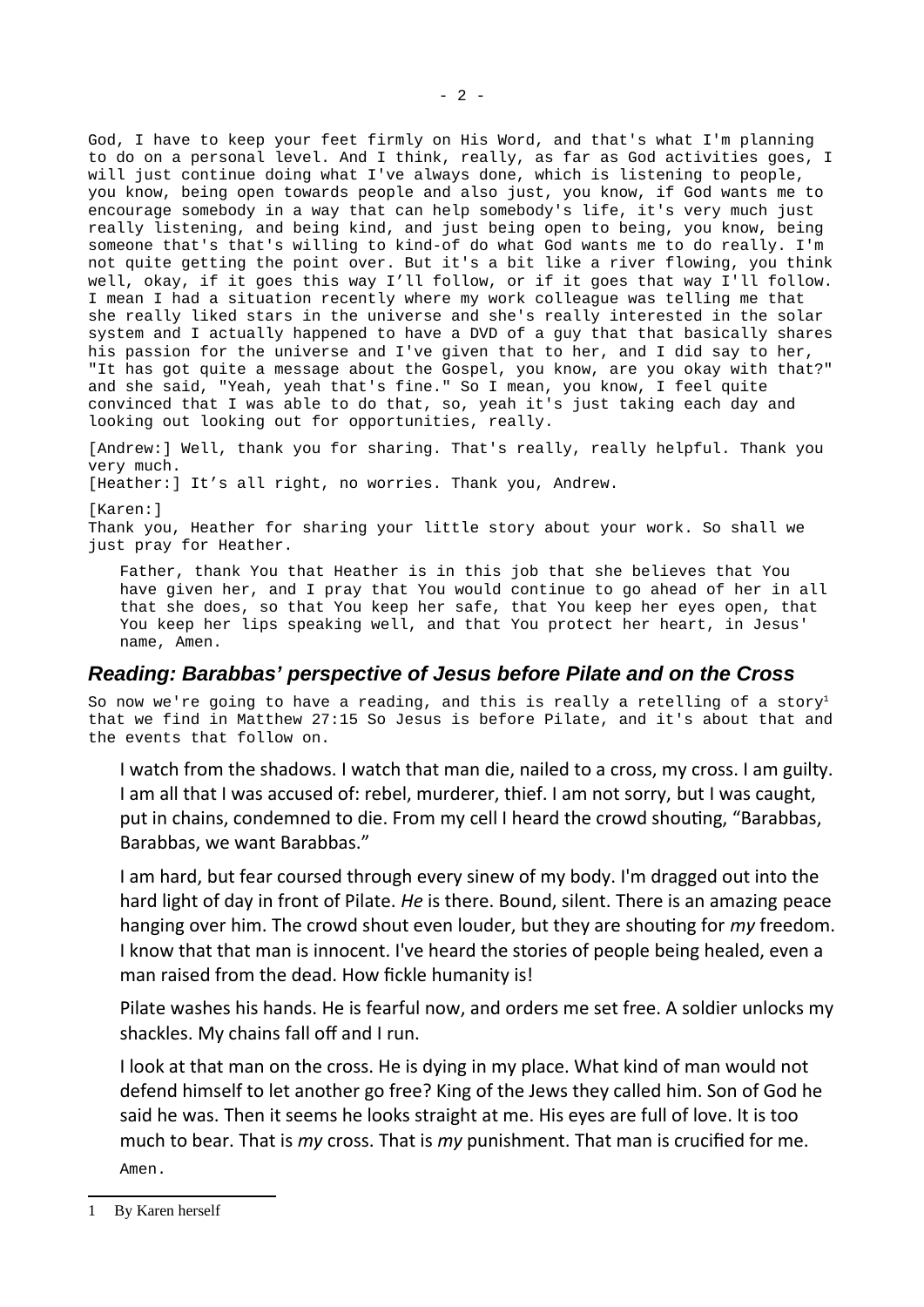#### *Talk*

Father God, and as Andrew comes to speak to us this morning, would You fill him with your Spirit, and would You bless his words to us. In Jesus name, amen.

[Andrew:]

Amen. Thank you, Karen. Thank you for that reading: very, very moving. Morning all again. It's good to see you. We're going to be looking over these next few weeks at the subject of God's grace. Today we're going to be looking at undeserved grace. So that's where we're going to begin this very short series.

If I can have my first slide up please. I just wanted to read these words to set the scene. And the scene needs to be set with Grace means not getting what you real clarity. Grace means not getting what you deserve. deserve. Grace means mercy, not justice. Grace means someone else paying your dues. Just have a think about that for a minute. These are Grace means mercy, not justice. kind of phrases that might be familiar to you, but I just wanted to say, in reality we can't appreciate grace until we know that we need Grace means someone else paying it.

your dues.

So I just wanted to talk to you about one of the characteristics of our day. I can remember all the way back to theological college. One of my friends, he was a bit of a bit of a lad, he used to be kind of muck about and he was one of the first people who used to play around with graphics and computers and he made this brilliant, brilliant advert that used to flash up on screens every now and again and it was sent around to the other training ordinands and it would be a picture of himself. He had fairly long hair, and he would be swishing his hair, and he had a kind of a scruffy beard as well. But underneath it said, "because you're worth it," which always got a bit of a laugh. It's a take on the classic advert, "because you're worth it." And this particular chap was very selfdeprecating: in the end, he knew his status before God as a normal human being. But he was mocking the way in which the advert and the spirit of our age is insistent on our own worth, ascribing worth to ourselves, self-made, competent people, and that creeps into some religious perspectives as well, where we repeatedly will say, "You know, God loves us and He loves us just as we are. God loves us just as we are." Can I just say that in the light of the New Testament, God does not love us just as we are. It doesn't say that. God mourns over the human race, because of what the human race can be like, deep down. Way before I saw it on the news, I was putting these notes down for today's talk, but all of us will have seen in recent days on the news what was happening over in America at the Capitol building, with the present President of the United States whipping up a crowd to behave irresponsibly and dangerously to the point of loss of life. We've been horrified. It's almost like unreal. It's almost like you're watching a movie. And, you know, you look at someone like Donald Trump and it's very easy with someone like him to go 'deluded'. Some doctors have even used the word 'psychopath'. But there's something seriously wrong. And not only that, there's something wrong with a number of people who have been persuaded and have acted terribly in the light of things he said, and so we can go, "there's something wrong with them, with him." But of course the story of Barabbas changes the perspective: it's very easy to point the finger, but the story of Barabbas which happens in all of the Gospel accounts, all four gospels talk about Barabbas, giving us a window into how we really are.

So, how do we really see grace? When we hear the word grace, do we think that's because God is nice? I really want to emphasise, you won't understand grace until you see your need of it. Until you're aware that something is broken, you won't seek a fix. In John 16 verse 8, Jesus was promising His disciples that the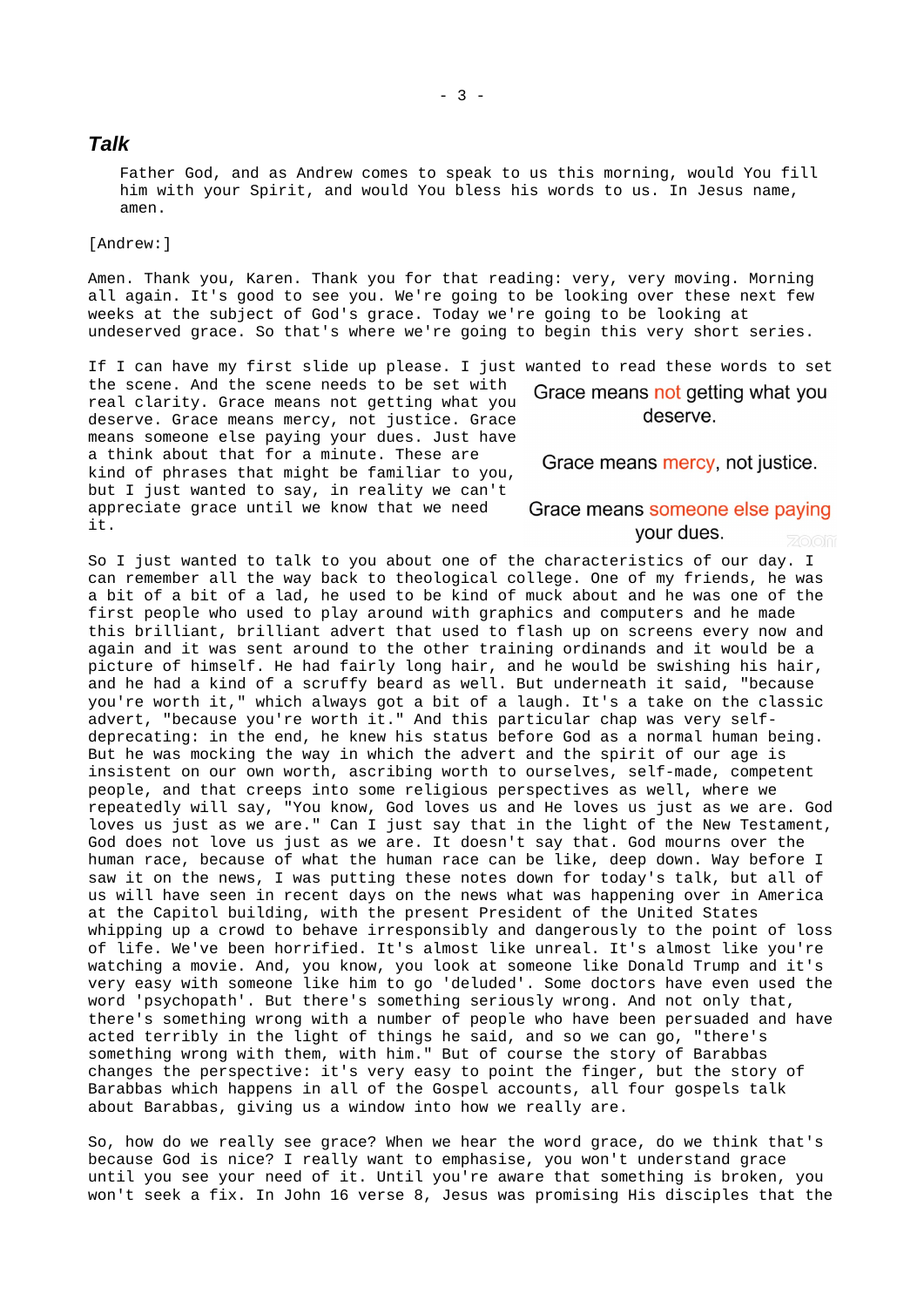Holy Spirit would come in His place to bring conviction of sin. And it seems to be in replacing Jesus that the Holy Spirit would do that. You find examples throughout the gospels that wherever Jesus is present with people, people are then acutely aware of something that is wrong with them. You'll know that first encounter with Simon Peter, where Peter falls at his knees and says, "Depart from me, Lord, I'm a sinful man."[2](#page-3-0) Just being with Jesus makes you aware that something's wrong, but likewise the Holy Spirit plays that rôle. And my hope during this talk is that as we talk about grace, we don't just nod and smile at it, but that the Holy Spirit does a work in us, so that we can truly understand it.

Let me get personal. I can still remember, I have vivid memories of what I was like, before I became a Christian. I became a Christian at the age of 19, and I remember leading up to that tumultuous and big change for me, a big, big time of change. I was not a happy bunny. I was at the time a student, having a gap year, and I was remembering myself to be strangely empty – it's a very vivid memory. I remember trying to drown my emptiness in beer. I was trying very hard to be happy, but in reality I think I was hiding myself, hiding myself even from myself. I didn't talk to anybody about what was really going on inside, and it was almost like being a bit of a zombie, not quite alive. I was probably a bit depressed. And I can remember particularly feeling trapped by a sense of futility. I didn't quite know where my life should go. I'd lost hope in what I planned for. And I can remember getting caught up in things that I knew were just damaging to me but I just found no other mode, I just continued to get stuck in this pattern of self-damage, naturally selfish. And then I met Jesus Christ. As a 19-year-old, I unexpectedly met Jesus Christ. And it was dramatic for me, I suddenly could see. I was suddenly free, it was a complete change. When I read in Ephesians two verses 1, 2 and 3, it says these words:

1 As for you, you were dead in your transgressions and sins, 2 in which you used to live when you followed the ways of this world and of the ruler of the kingdom of the air, the spirit who is now at work in those who are disobedient. 3 All of us also lived among them at one time, gratifying the cravings of our flesh and following its desires and thoughts. Like the rest, we were by nature deserving of wrath.

We don't usually describe ourselves in such acute ways, but that was one of my memories of feeling so, so lost.

Let's have my next slide, looking at this person called Barabbas. I wonder if you're aware of what his name means: Barabbas literally means, Son of the Father: Bar-Abbas, Son of the Father. The different accounts in the gospels describe him as someone who took part in an uprising. So, an insurrectionist, not dissimilar to those people storming into the Capitol. He was known as a murderer, it says in one of the

**Barabbas** First name 'Jesus'?, last name means 'Son of the Father"

Took part in an uprising. was a murderer. A revolutionary/bandit, killer



accounts, so a revolutionary. It even uses a word to say a bandit, a revolutionary bandit and a killer. This is a description of this criminal. And as Karen so poignantly described to us, when Barabbas was led out into this scene where Pilate had a crowd in front of him, he is unexpectedly in the presence of Grace. Now, it is beautiful and poetic to think about what his response would be. It doesn't really give us complete clarity as to what his response is. But I can't imagine he was not aware of Jesus being there. I wonder if he or Pilate, or the crowd, knew that Grace was present. Living Grace was present.

So, Barabbas again. Barabbas was locked up. And he was likely to be under the

<span id="page-3-0"></span>2 Luke 5:8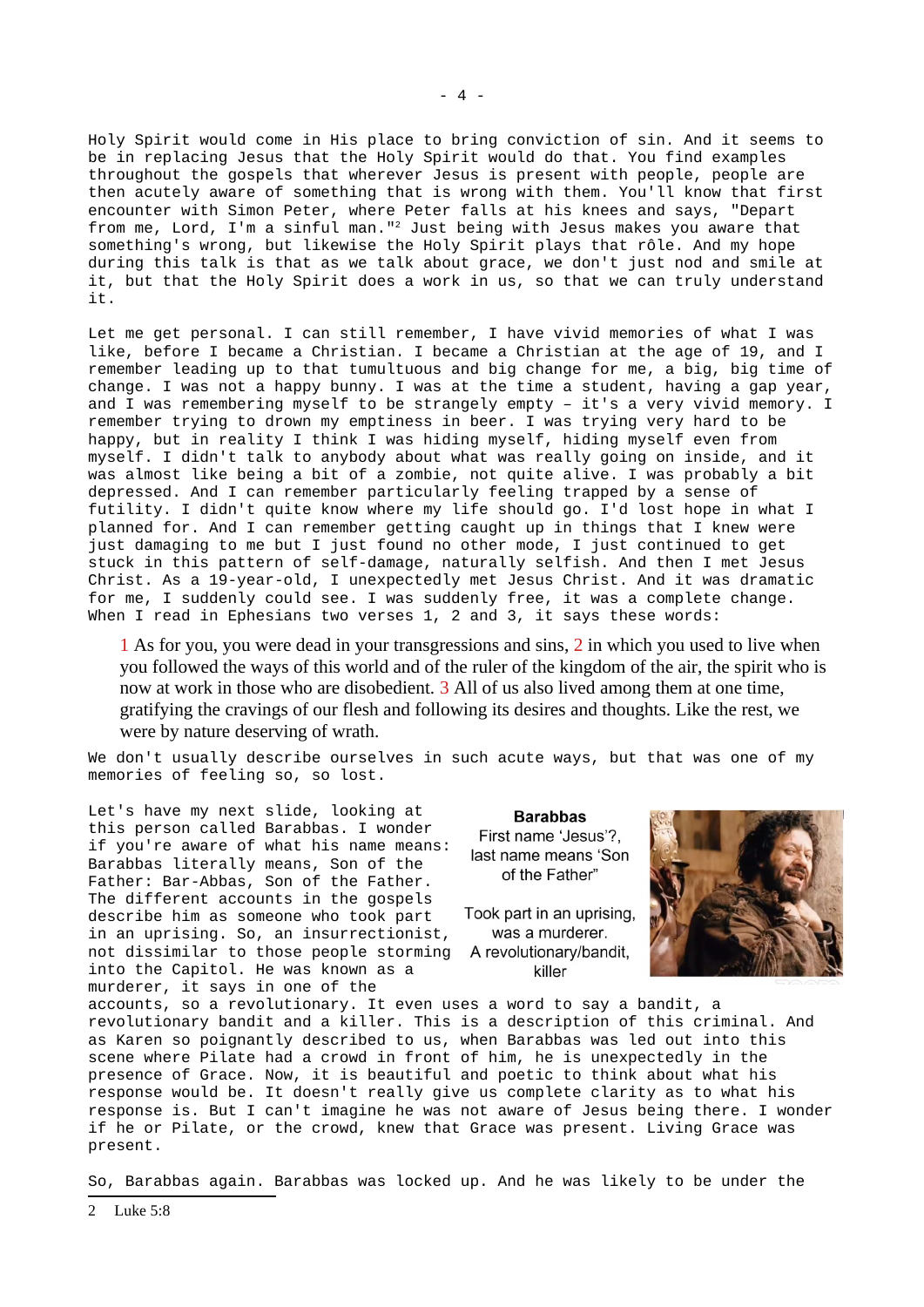sentence of death, because he was a murderer, because he was an insurrectionist against Rome, it would have been perfectly normal for Romans to dispatch such people for their own criminal actions but also as a sign to the rest of society to beware. So he would have been bound because of his sin and he was likely to be executed because of his sin. Barabbas startlingly represents all of us. I don't know how you feel when I say that. "Barabbas represents you." There is a terrible, harrowing line in one of the accounts when the crowd is shouting, "Set Barabbas free." And Pilate says, "Well, what shall we do with this man?", meaning Jesus, and they say, "His blood to be on us and on our children."[3](#page-4-0) What a thing to say! "His blood be on us and on our children." Ironically, that is exactly what they needed.

At that moment, with Barabbas standing to one side in chains, and Jesus standing to one side on chains, Grace was quietly standing there, so that the condemned man could go free. This is an astonishing, literal description of how grace

works. But let me just look at Jesus Himself: let me have my next slide. I wanted to set before you how free Jesus was to do this or not. This is something that we know for definite from other aspects of the Gospel accounts about Jesus' ability to control His life and His destiny. He had already said just before His arrest, that He could if He wished, click His fingers and call on legions of angels to defend Him. That's Matthew 26:53. But He didn't! He could have had, going on the numbers we know for legions,

#### When Jesus was arrested: He could call on legions of angels, but didn't. **Matthew 26:53**

He could have spoken words which silenced his enemies, but didn't. Matthew 22:46

He could have walked through the crowd without harm. but didn't. Luke 4:30

#### He remained. He was silent and undefended.

36,000 angels, if He wanted, to defend Himself, 36,000, but He didn't. It says in Matthew 22, He could have spoken words which would have silenced His enemies, it says in Matthew 22 verse 46. No one could say a word in reply and from that day no one dared ask Him any more questions. Jesus could speak things that would silence others. He could have walked away through the crowd without harm if He wanted, He had done that on other occasions. Luke 4 says that, Luke 4:30, where they were trying to grab hold of Him and throw Him off a cliff, but because it wasn't His time and because He didn't choose to, He simply walked through the crowd. So this amazing Man, this Son of Man, this Son of God, had extraordinary power, and yet here, arrested before Pilate, standing beside Barabbas, He remains silent, undefended. He doesn't move. He stays there. This is absolutely incredible.

You see, Jesus stands silent, because grace doesn't shout. Grace simply stands beside us, and waits. The nature of Grace is that it doesn't push, it simply stands where we are. So think of this and think of the poetry of this: Barabbas, whose name is 'son of the father', but gone bad, is beside Jesus, Son of the Father. They both have the same description. In some Gospel accounts, it even does say that Barabbas actually might have had a first name that was Jesus, would you believe? Would you believe it? Jesus, son of the father, Jesus Barabbas or Jesus, Son of the Father, the one who brings Grace, the one who brings mercy. This is such an extraordinary portrait of how the Gospel works. It just stands beside us, and waits.

Some of you will remember famously the historical figure of John Newton. John Newton in 1730-something was a man who was oblivious of God, and oblivious of who he was, he was a slave trader. He was wicked in God's eyes, for sure. Even the people who travelled with him on boats regarded him as being a bad man. He was impious, even described by his own sailor friends. And then of course, those of you who know the story know that he cried out to God one particular occasion when the boat was likely to get submerged and sunk, and he cries out for mercy. He surprised himself crying out for mercy, and to his astonishment, the boat

<span id="page-4-0"></span>3 Matthew 27:25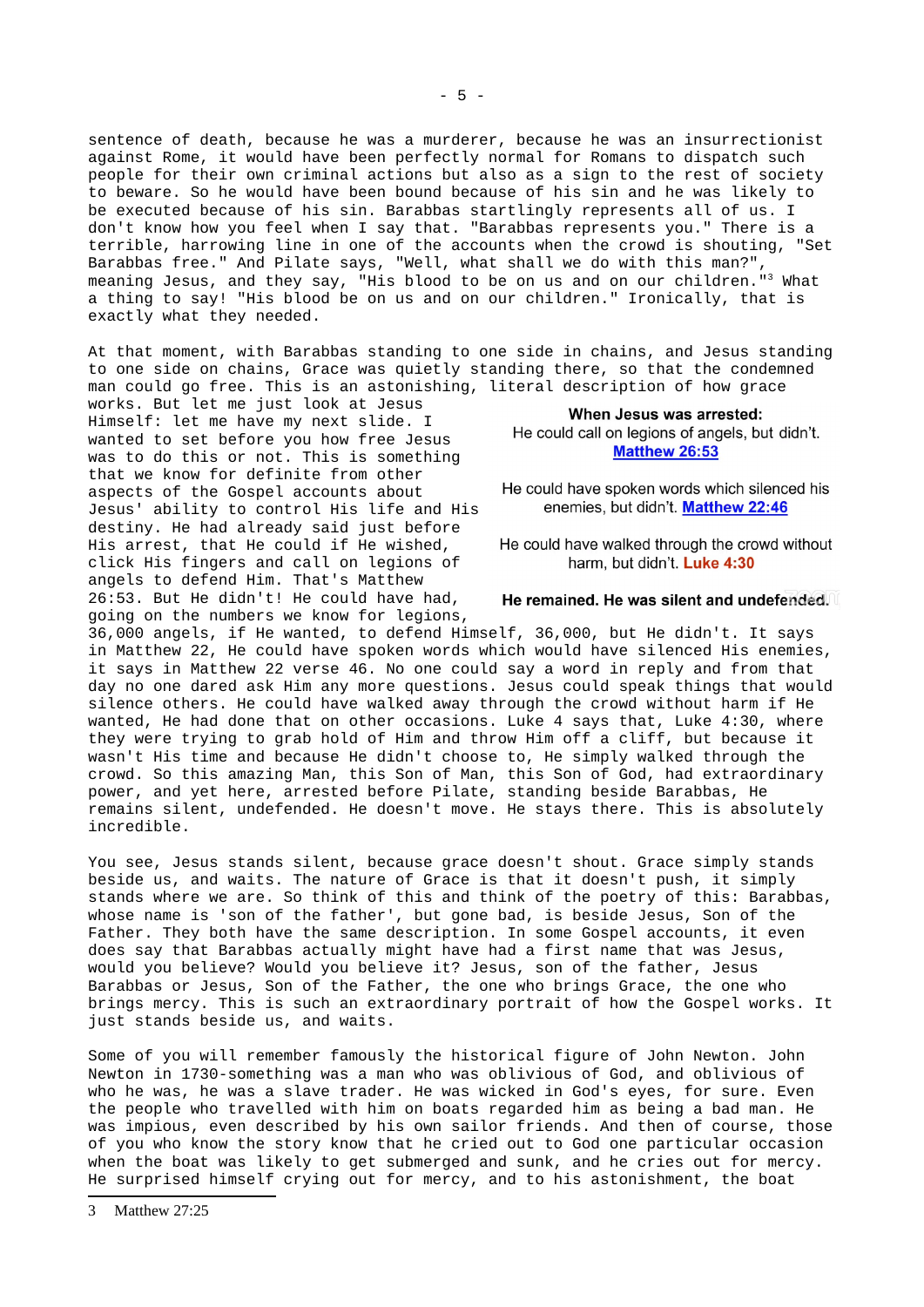survived and he survived. And he started to think about the possibility of God being there. It took several years, but gradually his eyes were opened to his own wickedness as a slave trader, and his eyes were opened to his own wickedness, as just a human being. And he wrote the famous hymn, *Amazing Grace*. John Newton discovered gradually the presence of grace in his life.

We'll have our next slide. You see, this is what God is like. This is truly what God is like, this is the clearest portrait we have of God. God says to us, "In Christ, this is who I am. I'm the one who stands at your side, and ultimately, in your place. This is the One who you pray to." This is the picture God wants us to have in our heads when we think about what God is like. Grace means not getting what you deserve. Grace means mercy, not justice. Grace means someone else paying your dues.

Let's have our next slide. This is something that Karen read to us and I want you to read it with Barabbas' name in there. All right? Imagine Barabbas' name in there. I'll read it once and then I'm going to read it again. And maybe you would dare to put your own name in there instead. "You see at just the right time, when we were still powerless, Christ died for the ungodly {like Barabbas}. Very rarely will anyone die for a righteous person, though for a good person, someone

"This is who I am. The one who stands at your side, in your place. This is who you pray to."



"You see, at just the right time, when were still powerless, Christ died for the ungodly *[like Barabbas]*. Very rarely will anyone die for a righteous person, though for a good person someone might possibly dare to die. But God demonstrates his own

love for us in this: while we were still sinners *[like Barabbas]*, Christ died for us."

Rom. 5:6-8

might possibly dare to die. But God demonstrates His own love for us in this: while we were still sinners {like Barabbas}, Christ died for us." Just pause for a moment and read it to yourself again and say, "like me." "Like me." God demonstrates His own love for you in this: while you were still a sinner, Christ died for you.

I just wanted to conclude this talk by saying this: grace is the deep characteristic of God. It's the deep characteristic of God because it holds two aspects of Himself together:

- it holds His holiness together, because sin needs to be dealt with,
- but it holds His love up to the holiness, because He wants to overcome the barrier of sin anyway.

God finds a way that was impossible before, and at great cost to Himself, He reaches out to utterly lost people. The even greater news, which we'll hear about over these next coming weeks, is that His Grace goes way beyond covering our offence. We don't just get forgiven, we get adopted, we get fully reinstated as His people, and we become sons and daughters of the Father. Remember Barabbas' name, 'son of the father'. When Jesus looked at Barabbas, I can only imagine it happened, but I'm presuming that there's something there. When Jesus looked at Barabbas, He saw him and thought, 'a potential son of the Father'. And for those of us who say 'yes' to Jesus, that becomes true in the fullest sense of the word, and we don't deserve it.

### *Prayerful Response*

So I just want to finish with a moment of reflection, so can you close your eyes. Close your eyes and I want you to picture yourself in that situation where Barabbas was, in chains before a jeering crowd. And I want you in the quiet to picture yourself as Barabbas.

Just imagine shuffling out and hearing the crowd. Holy Spirit, help us to be real about this now. I want you, as you imagine this, to be aware of Jesus with you while you're standing there.